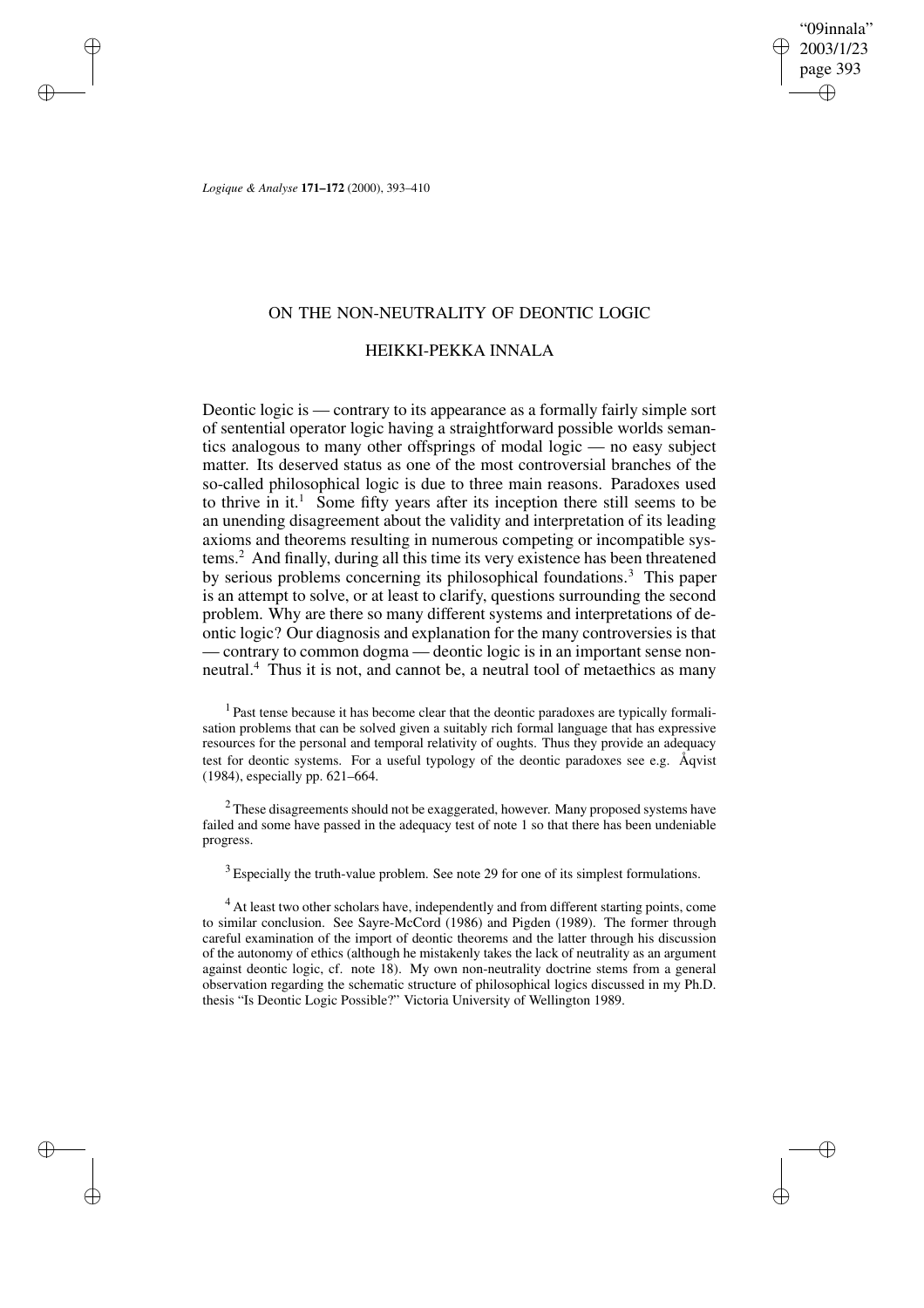"09innala" 2003/1/23 page 394 ✐ ✐

✐

✐

#### 394 HEIKKI-PEKKA INNALA

have assumed but is inextricably tied to ethics proper. Such non-neutrality naturally has certain consequences for the other two questions too. At the same time this paper is — in order to be consistent with its main lesson — a defence of a certain type of mainstream deontic logic. We assume a certain amount of familiarity with the semantic treatments of deontic logic in order not to confuse the main issue with technical details.

## 1. *The neutrality requirement*

Mainstream systems of deontic logic have been constructed as *extensions* of the well-known topic-neutral classical logic (i.e. propositional calculus and/or lower predicate calculus). Their key idea is to enrich the language of classical logic by introducing sentential O-operators to represent "ought" and its conditioned variants. Semantically these operators are treated as restricted or relative modalities. For this reason it is likely that some sort of implicit neutrality principle drawn from the base logic, and admittedly methodologically reasonable in itself, may have guided many deontic logicians ever since the beginning of modern deontic logic. Its most explicit formulation, however, is due to van Fraassen.<sup>5</sup> In that context he argues against the socalled axiological thesis which in its weakened form says that what ought to be done is exactly what is better on the whole by some scale of values. Anyone familiar with semantic treatments of deontic logic can see that the promising ordering semantics is tantamount to the thesis van Fraassen attacks. And so we need to examine his view carefully. It consists of two arguments that could be formulated explicitly as follows:

- [VF-1] 1. The existence of unresolvable ethical conflicts is a tenable ethical position.
	- 2. The axiological thesis rules out the existence of unresolvable ethical conflicts.
	- 3. Theses of metaethics do not rule out tenable ethical positions.
	- C. Therefore, the axiological thesis is not a thesis of metaethics.
- [VF-2] 1. The axiological thesis is not a thesis of metaethics.
	- 2. Deontic logic should not be founded upon any thesis which is not a thesis of metaethics.

<sup>5</sup> See van Fraassen (1973).

✐

✐

✐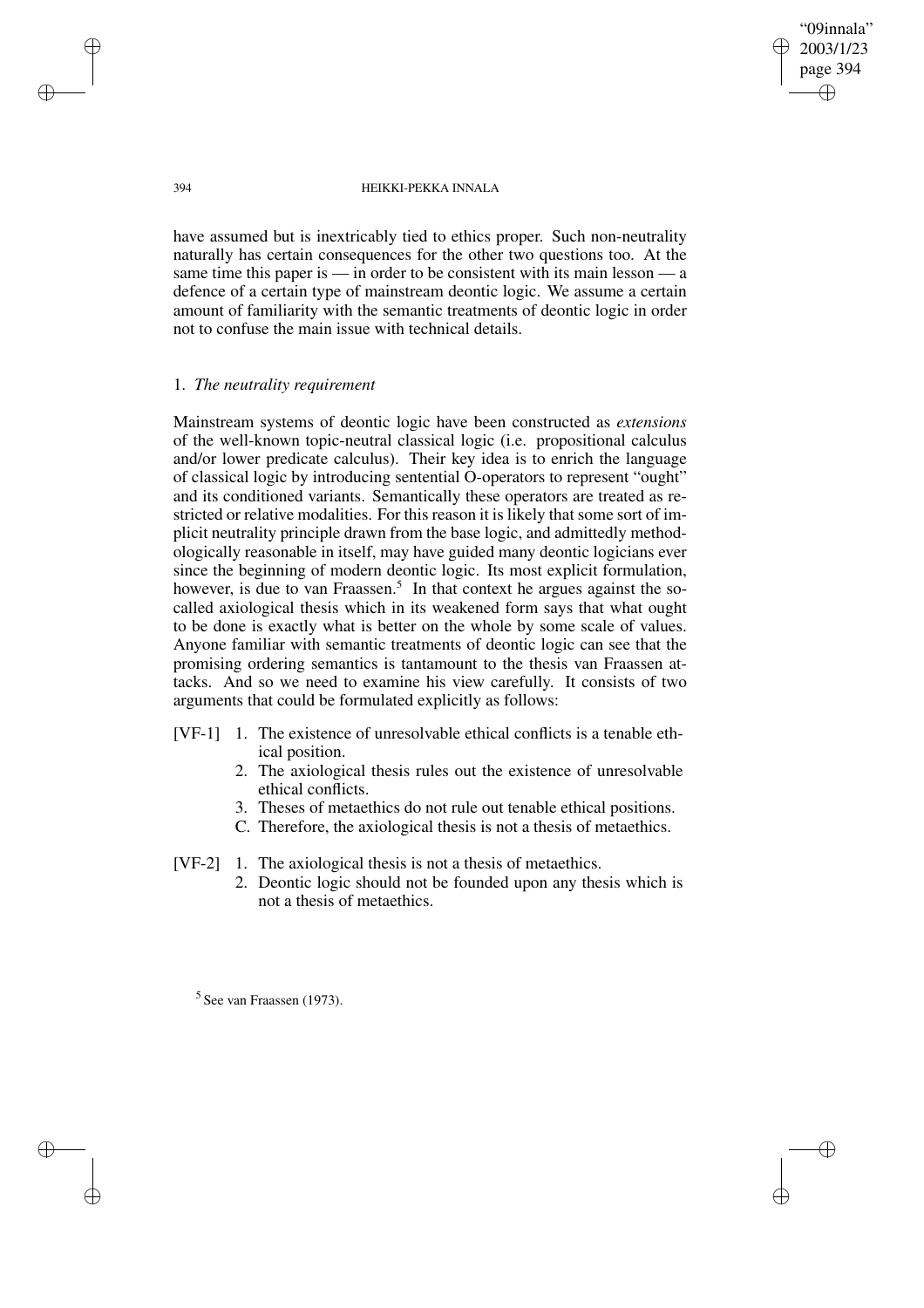✐

✐

✐

✐

C. Therefore, deontic logic should not be founded upon the axiological thesis.<sup>6</sup>

His neutrality requirement regarding the philosophical foundations of deontic logic can now be stated: *deontic logic should not be founded upon any thesis that rules out tenable ethical positions*. 7 In similar vein, Hansson has argued that the so-called descriptive interpretation of deontic logic shows that deontic logic is a tool of metaethics and not a part of ethics proper.<sup>8</sup> It turns out, however, that the neutrality requirement cannot be fulfilled. As formulated by van Fraassen it is simply too strong. Both for deontic logic, and mutatis mutandis, for philosophical logics in general. None of those systems enjoys that sort of neutrality. And Hansson's view rests on a false premise as we shall also demonstrate.

### 2. *The schematic structure of systems of philosophical logic*

It is common knowledge that in philosophical logic one can distinguish between two approaches, namely, the axiomatic and semantic research traditions. The former takes a system of philosophical logic to be simply a set of well-formed formulae of some specified language, closed under certain rules of inference. Doing philosophical logic in this way means that: (i) we start with some basic philosophical notions; (ii) assign them their syntactic representations; (iii) formulate intuitively sound axioms governing these representations (which usually are operators); and (iv) finally specify the appropriate inference rules. After that we are ready to derive further theorems of our system and see whether they match our intuition.<sup>9</sup> It is well-known that the problem with this approach is its lack of explicit semantics. More

 $6$  Let us accept the controversial first premise of [VF-1] for the argument's sake here. It is not clear how van Fraassen draws the distinction ethics vs. metaethics. However, he admits reasonably that a logic thus founded, e.g. his own dyadic system presented in van Fraassen (1972), might be an interesting special subject from a metaethical point of view.

 $<sup>7</sup>$  Perhaps we should note that the "should" occurring here and in the premises is that of</sup> a technical norm which have a truth-value and thus can appear in logical arguments even if non-cognitivism happened to be true. Van Fraassen has in mind something like this: in order to preserve the neutrality of deontic logic, it should not be founded upon any thesis that rules out tenable ethical positions.

 $8$  See Hansson (1969). Also Scotch and Jennings (1981) are clearly guided by a neutrality principle. They take the task of deontic logic to be to capture general moral reasoning.

 $9$  Hintikka (1999) is a formidable attack on "intuitionism" in general.

"09innala" 2003/1/23 page 395

✐

✐

✐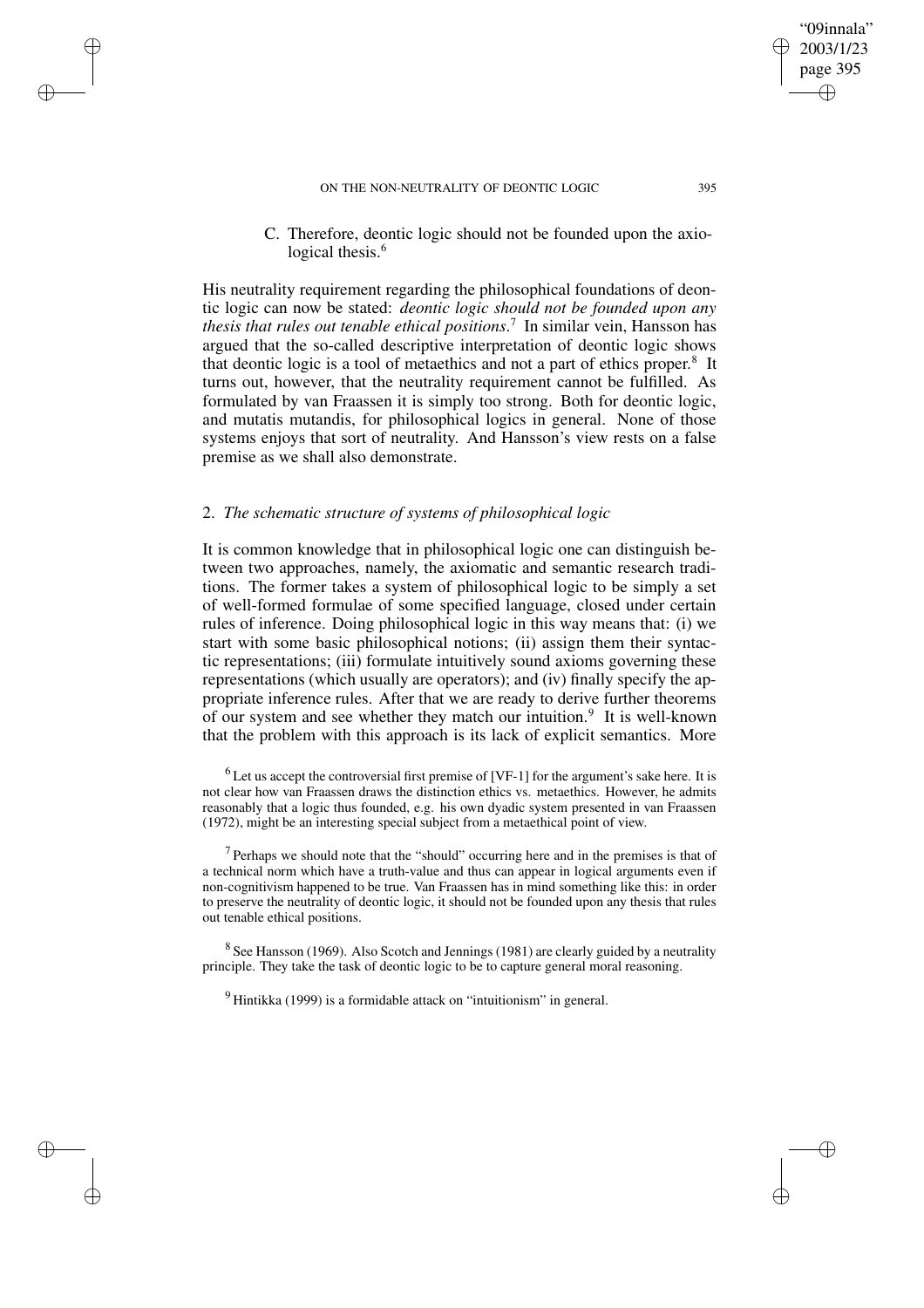"09innala" 2003/1/23 page 396 ✐ ✐

✐

✐

#### 396 HEIKKI-PEKKA INNALA

precisely, the only trace of semantics in axiomatical systems can be found in the "mystical" relation that connects the wffs of the system and their natural language readings.<sup>10</sup> Hence philosophical logics need to be complemented with explicit semantics, to perform the following functions: (i) the formal interpretation of syntax (model-theory) and (ii) the intuitive explanation of the model-theory. Understood this way, systems of philosophical logic share the following schematic structure:

- (1) The wffs (especially axioms and theorems) of the system.
- (2) The natural language readings of the wffs.
- (3) Formal semantics (i.e. the formal interpretation of the wffs).
- (4) Intuitive semantics (i.e. the intuitive interpretation of formal semantics).

It is very important to realise that without (3) and (4) we do not have much more than an uninterpreted calculus because the natural language readings of the wffs, in the absence of explicit translation rules, are very much private property of the author. In other words, they represent his or her own intuitive understanding (private semantics) of how the formulae of some logic are connected to their natural language meanings. Whereas the point of philosophical logics is to explicate the logic of philosophically interesting or fundamental concepts. As usual, this task consists of technical and philosophical aspects that are intertwined. What we need is a formal language and semantics with sufficient expressive power that fulfils certain philosophical adequacy criteria. Presumably the system should be rich enough for the formalisation of: (i) the relevant concepts and the various conceptual relationships they stand in, (ii) the relevant inferences and arguments involving those concepts that go beyond the expressive resources of classical logic. Furthermore, it should be paradox-free etc.

After these structural preliminaries our non-neutrality thesis can be advanced in its general form. *Systems of philosophical logic are not, and cannot be, philosophically neutral because their semantics builds in substantial assumptions that rule out philosophically tenable theories.*<sup>11</sup>

✐

✐

✐

<sup>&</sup>lt;sup>10</sup> In another context Merrill Provence Hintikka has used the happy phrase "miraculous translation" for this feature of the axiomatic approach to logic. See Hintikka (1983), p. 175. As every logic student knows the translation of natural language statements into the formalism of LPC is the hardest part of the introductory course.

 $11$  In our view this is true of a wide variety of such logics for reasons given in this paper. Whether it holds of them *all* is an open question.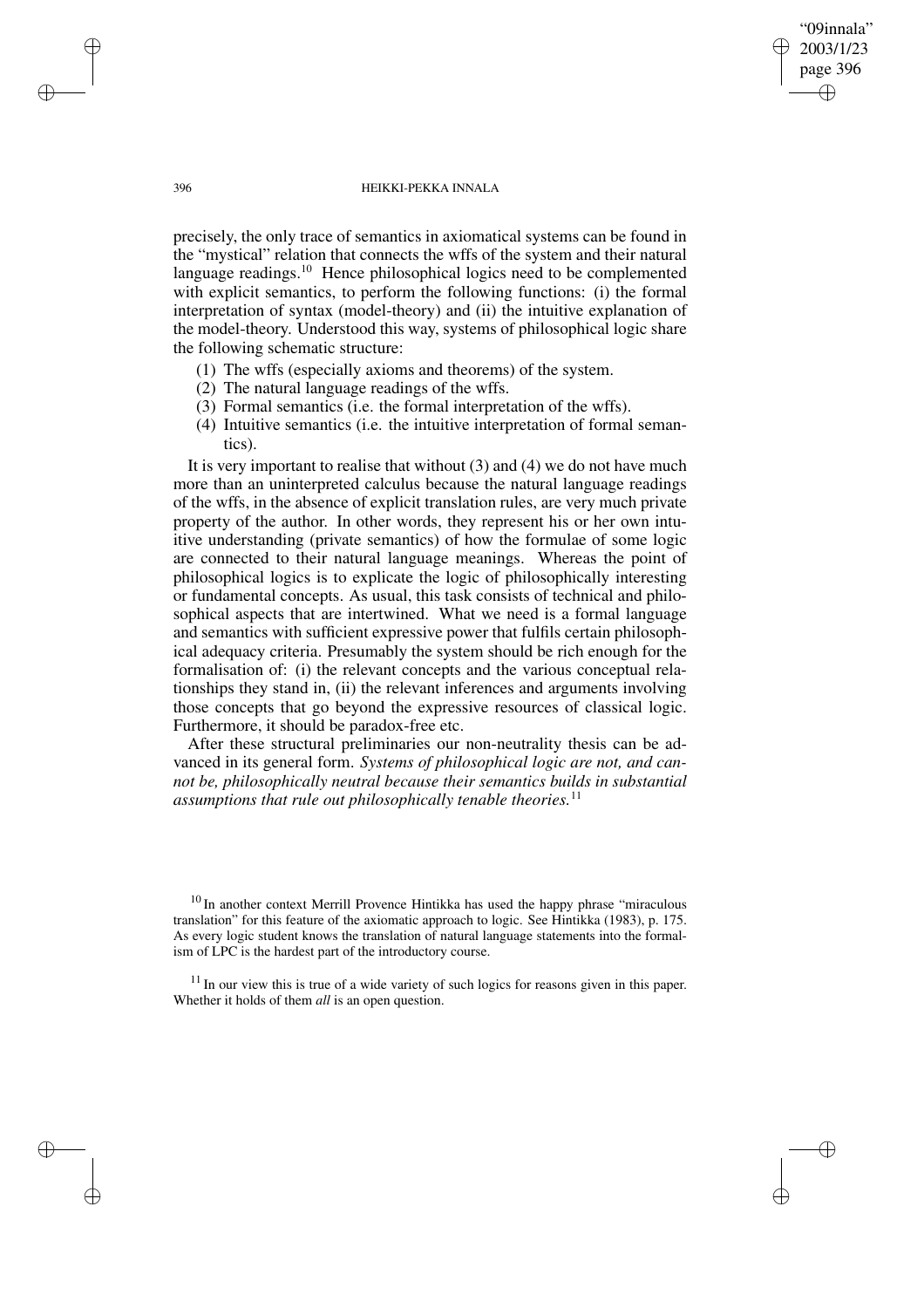### 3. *Cases of non-deontic non-neutrality*

✐

✐

✐

✐

Quantified modal logic (QML) provides an excellent example of such nonneutrality. It has turned out to be extremely difficult to combine quantification theory and propositional modal logic in order to reach a philosophically satisfactory system of QML. Every student of QML knows that there exists a bewildering number of competing systems. Consider e.g. the eleven different systems surveyed by Garson in the Handbook of Philosophical Logic.<sup>12</sup> Each one has its philosophical motivation and intended purpose of application. This no doubt bewildering multiplicity is due to the simple fact that in the construction of those systems there are many independent decisions that not only can be made but literally *have to be made* one way or another regarding terms, predicates, quantifiers and the domain of quantification, and the set of relevant possible worlds. Many, if not all, of these choices amount to substantial philosophical or metaphysical assumptions and so the corresponding systems of QML are not philosophically or metaphysically neutral, i.e. each of them rules out tenable theories of modality.

There is e.g. the standard semantics of universal (logical) necessity and possibility by Kanger with its constant frame that includes the set of all possible worlds.<sup>13</sup> And for weaker modalities there is the non-standard semantics with its variable frames allowing various interpretations, discovered independently and a bit later by several logicians.<sup>14</sup> To name further instructive instances of non-neutrality, it is no news that Kripke's well-known version of the non-standard semantics builds in the substantial assumption that terms are rigid designators. As demonstrated by Garson this formal choice colours Kripke's entire philosophical outlook.<sup>15</sup> The systems of QML can also be classified with respect to whether they accept the validity of certain central philosophically motivated formulae. Consider e.g. the so-called Barcan Formula, i.e. the schema  $(\forall x)N\alpha \supset N(\forall x)\alpha$ , which depends on the domain of quantification. The fact that some scholars e.g. Cresswell have presented philosophical arguments for (BF) also shows that systems which include it

<sup>12</sup> See Garson (1984) for an excellent survey of OML.

<sup>13</sup> Kanger (1957). Surprisingly not mentioned by Garson.

<sup>14</sup> At least by Kanger, Hintikka, Guillaume, Montague, Kripke and Beth. For the standard vs. non-standard semantics see e.g. Hintikka (1982) and the references thereof.

 $15$  Garson (1987).

"09innala" 2003/1/23 page 397

✐

✐

✐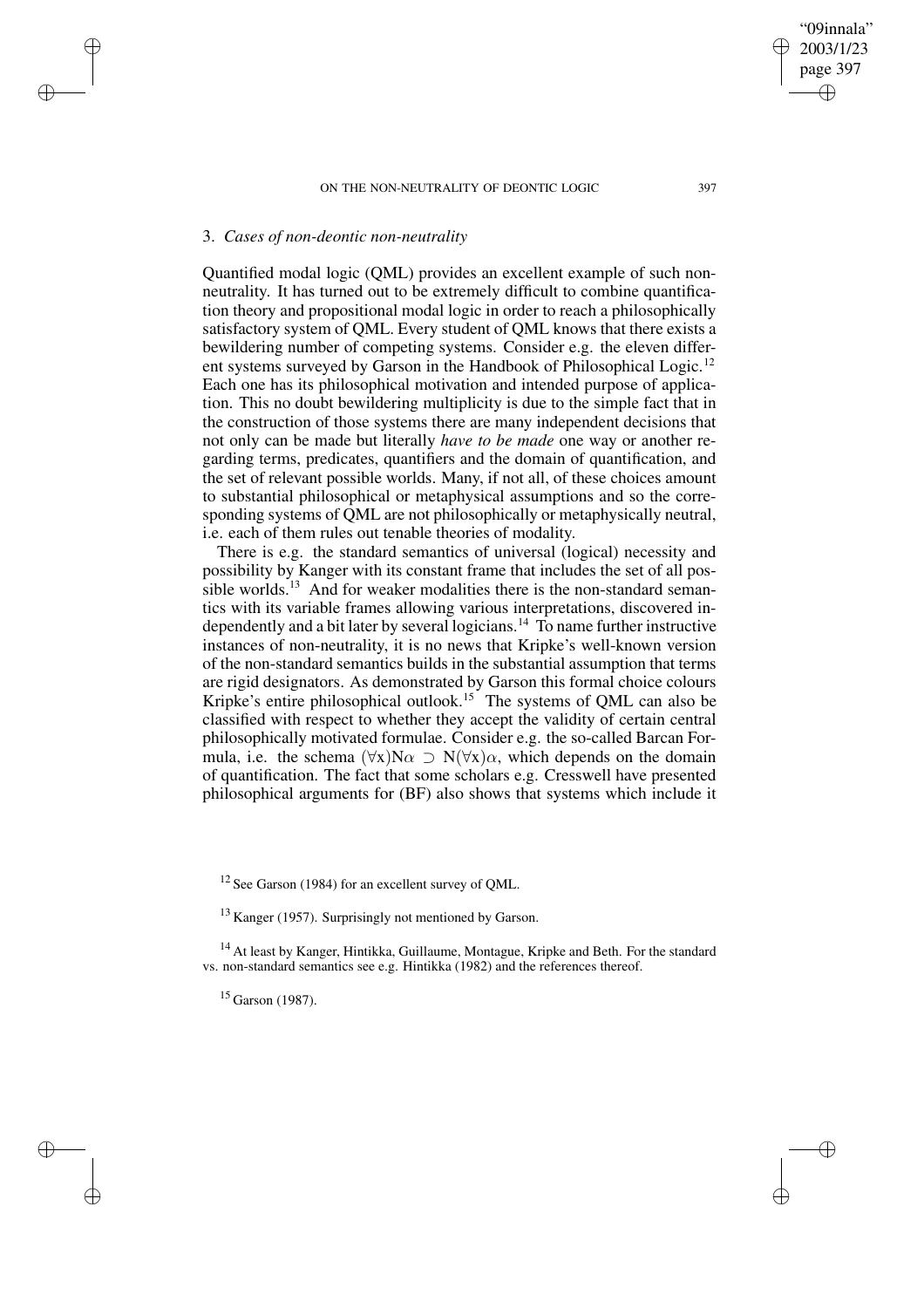"09innala" 2003/1/23 page 398 ✐ ✐

✐

✐

#### 398 HEIKKI-PEKKA INNALA

cannot be philosophically neutral.<sup>16</sup> Ultimately the many independent semantic choices can only be justified by philosophical argumentation. This is the general mechanism that builds in philosophically substantial assumptions to systems of philosophical logic.

Temporal logic offers another instructive analogy. Presumably with our extensive theories of modern physics we know a great deal about time and — unlike St. Augustine — have also been able to explicate our many theories of time in the form of logical systems. But, considering the many possible properties of time (e.g. discreteness and linearity), it still might be that there is no temporal logic compatible with all tenable theories of time. Certainly the temporal logic of a static Newtonian universe differs considerably from the temporal logic of a relativistic Einsteinian universe. The neutrality requirement seems completely out of place here.

Similar counterexamples can be produced from other branches of philosophical logic without difficulty. Strictly speaking, we might wonder whether our cherished classical logic that rules out true contradictions is also nonneutral because, in addition to its extensions considered above, it has *alternatives* that don't.<sup>17</sup> Comparison with intuitionistic and free logics also brings out the non-neutral aspects of classical logic. As does its commitment to the law of excluded middle under normal semantics (cf. Hintikka's gametheoretical semantics where nothing guarantees the existence of winning strategies for either player in the corresponding semantical game). These examples of non-deontic non-neutrality have by now provided us a vantage point from which to reconsider the logical status and interpretation of deontic logic.

## 4. *The status of deontic logic*

The examination of van Fraassen's neutrality requirement in a wider context has led us to the following choice. Either we accept it and have to conclude that along with deontic logic we have to abandon a great many other systems of philosophical logic. Or else we have to adjust our interpretation of deontic logic and of its status as a logic a little. Taking into account the amazing variety of modern logic and the vast number of fruitful analyses it has offered in different areas of philosophy we find that the latter course is the way to go. In our view, deontic logic is logic exactly in the same sense

✐

✐

✐

<sup>16</sup> Cresswell (1991).

 $17$  The way out is to deny the tenability of those paraconsistent theories and systems but we need not enter that discussion here.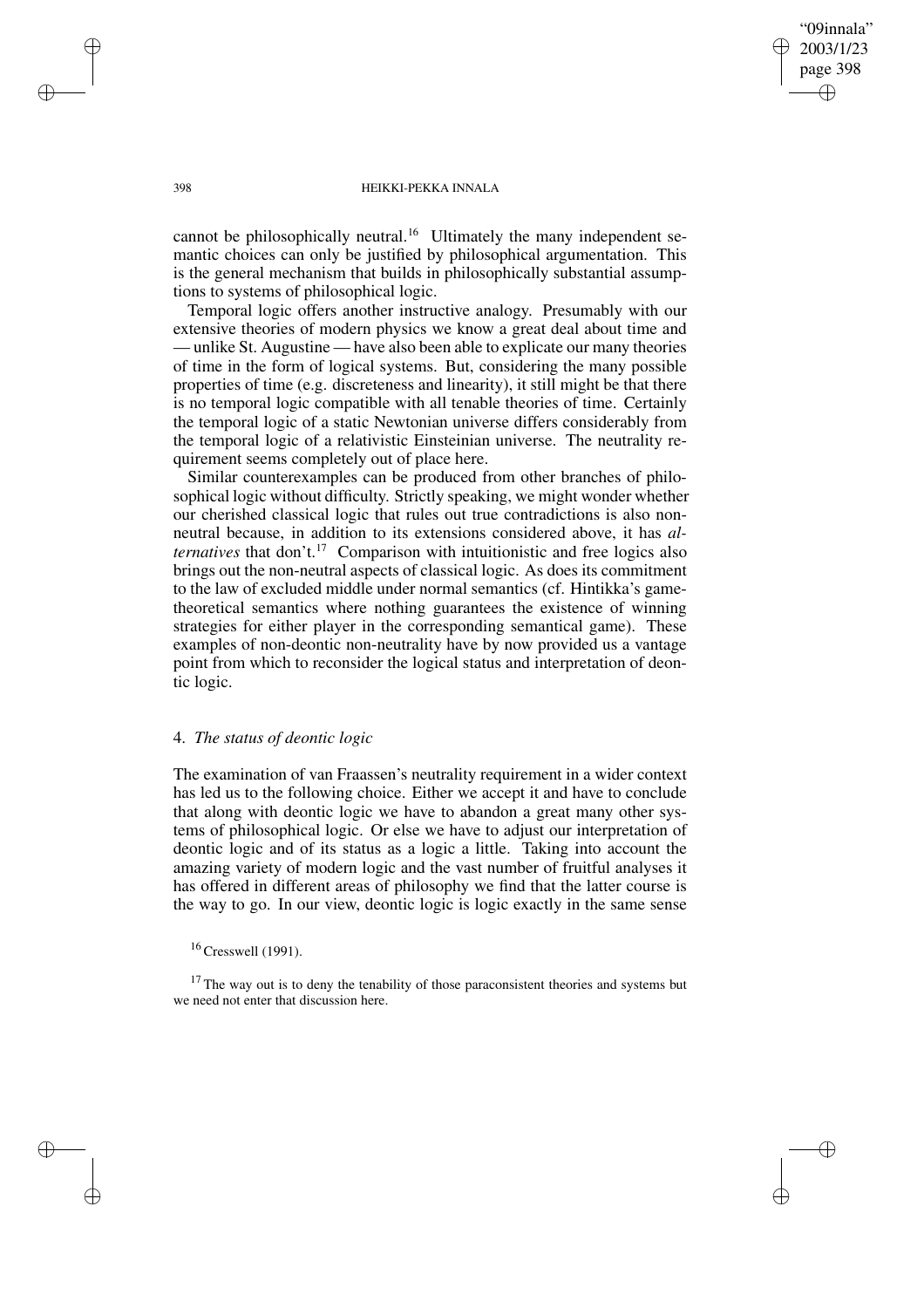✐

✐

✐

✐

as the other philosophical operator logics. We have the same sort of prooftheory, semantic methods and logical results for systems of deontic logic as for the various other branches of modal logic.<sup>18</sup> The primacy of semantics is once again crucial. Deontic logic is *logic given the semantics* of those ought-sentences and obligation concepts it deals with. Again a comparison is instructive. Consider the fundamental axiom/theorem of propositional modal logic Np  $\supset$  p or its so-called dual p  $\supset$  Mp. These formulae represent basic conceptual or analytic truths about the corresponding notions of necessity and possibility and therefore they can be regarded as logical truths, axioms/theorems or truths of modal logic if you like. They are valid but only given the correct semantics.<sup>19</sup> From that semantics follows various other theorems depending what sort of necessity/possibility is in question. It is not too different even in the simplest case, i.e. classical propositional logic. The familiar wff  $p \supset (p \vee q)$  is also valid but only given what the logical words ⊃ and ∨ mean. In this case the meaning of the truth-functional connectives can be given simply by their truth-tables and we can argue that the completeness theorem for PL shows that the connectives mean exactly what the truth-tables say. The difference between deontic logic and alethic modal logic is that there seems to be much more disagreement about the semantics of obligation concepts than about the meanings of concepts of necessity and possibility. And thus there is conceptual space for many different and competing systems of deontic logic. Such pluralism need not lead to any serious type of relativism because there are tests for the philosophical adequacy of deontic logics (e.g. the so-called paradoxes of deontic logic which can be viewed best as formalisation problems). And what's important, it can be argued that there really are many different obligation concepts with their different logics.<sup>20</sup> The systems of deontic logic are thus a *by-product* of truth-conditional semantics for natural language. In the deontic fragment

 $^{18}$  A good reference to the technical side of deontic logic is Åqvist (1984). Pigden's argument against deontic logic on the basis of its non-neutrality is mistaken because other logics also contain non-neutral features.

<sup>19</sup> Here we have a case of modal Moorean knowledge: the validity of these formulae must be a criterion for the correctness of the semantics.

 $20$  The fact that practically all possible combinations of a monadic deontic operator and a conditional have been proposed for the expression of conditional obligations suggests that there really are several different concepts of conditional obligations obeying e.g. different detachment principles. Especially, as one can prove that the Feldman-type conditional obligation is a primitive concept (i.e. cannot be expressed in terms of a monadic O and a non-deontic conditional). For that indefinability argument see Innala (1994). And among unconditioned obligations there are defeasible prima facie obligations and absolute obligations in addition to non-moral ones.

"09innala" 2003/1/23 page 399

✐

✐

✐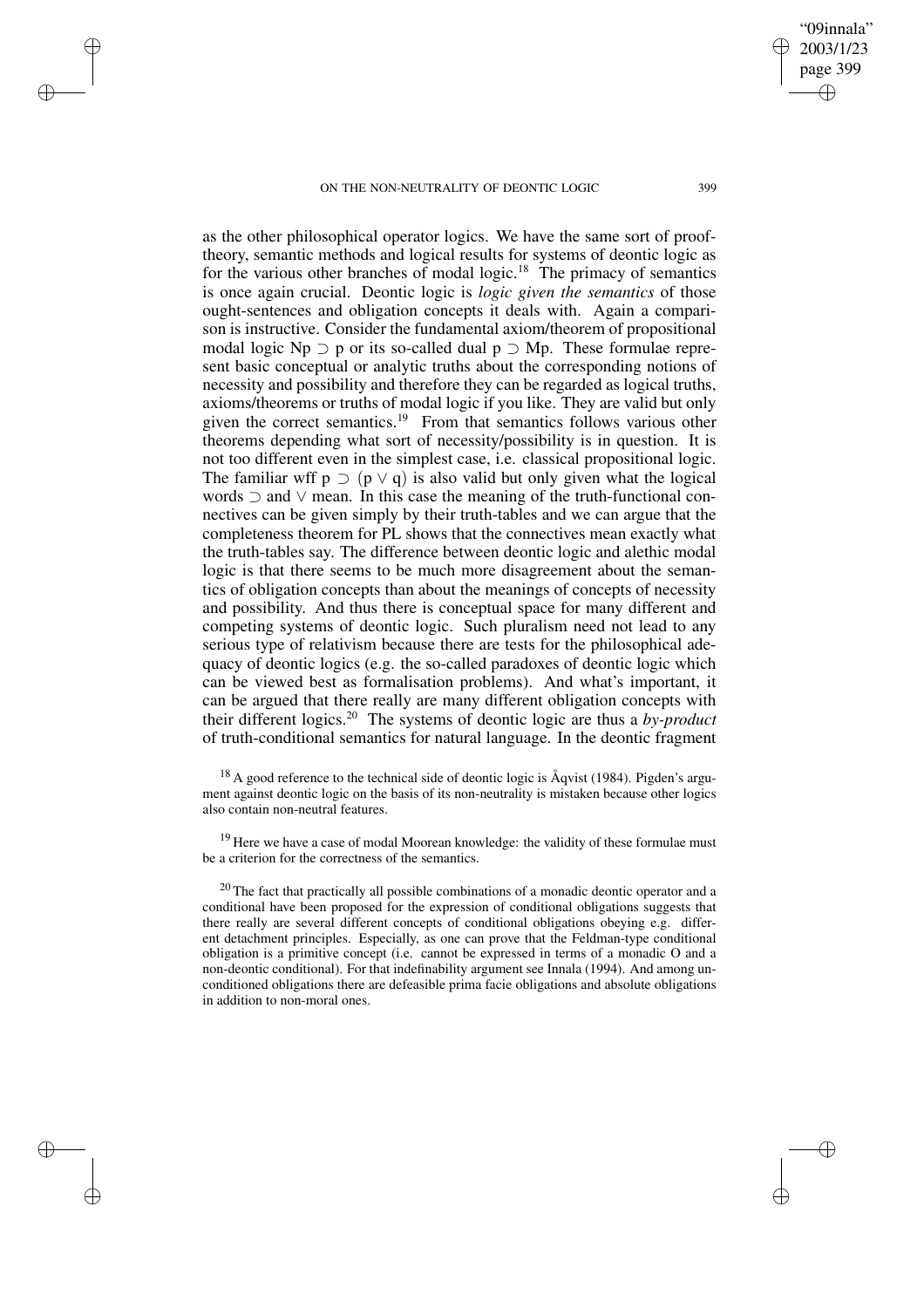"09innala" 2003/1/23 page 400 ✐ ✐

✐

✐

#### 400 HEIKKI-PEKKA INNALA

of that language various obligation concepts occur quite frequently and with various semantics.<sup>21</sup> Once the meanings are fixed we get a number of deontic systems. They can also be understood as formalisations of particular cognitive theories of moral (or other kind of) obligation. Such theories postulate that there are true statements of obligation and thus they warrant logical systems where the formal counterparts of those statements occur in the scope of truth-functional connectives. The truth-condition for the obligation concept in question may involve elements like a specified value ordering that are not metaethically neutral (i.e. that element could be an integral part of a particular theory in normative ethics). For example, if it is the intrinsic value ordering of worlds, then we have Feldman's world-utilitarianism which is a theory that avoids some of the problems inherent in the formalisation of act utilitarianism. Now that particular ordering has certain formal properties that have consequences for the deontic logic it generates. It is absolute (i.e. we have the same ordering for every world) and universal (i.e. all worlds are included in it). And these properties influence the validity of iterated formulae as shown by Lewis.<sup>22</sup> Let us look deeper into that kind of semantics.

## 5. *A prototype deontic semantics*

If we simplify matters just a little, the development of mainstream deontic logic consists of progression toward more and more articulated formalisms and their greater expressive power necessitated by a single paradox.<sup>23</sup> A state-of-the-art deontic system should have expressive resources for the crucial personal and temporal relativity of ought. Here we present the basic ideas of one such semantics which we regard as fundamentally sound for

✐

✐

✐

 $21$  Suppose our goal is to achieve a general semantic analysis of natural language. From that viewpoint non-cognitivism is the not so credible thesis that the occurrence of genuine oughts in its sentences renders a considerable fragment of it outside the scope of truthfunctional semantics.

 $22$  See Lewis (1974) for many interesting results.

 $23$  The duly famous Chisholm-paradox presented originally in Chisholm (1963). Interestingly, this one can be regarded as a *non-neutral paradox* because it is based on assumptions of logical consistency and non-redundancy of a set of natural language ought-sentences. The paradox arises because many formalisations cannot preserve those logical properties. It has been instrumental for the development of deontic logic as it contains an implicit proof to the effect that deontic and factual detachment are incompatible.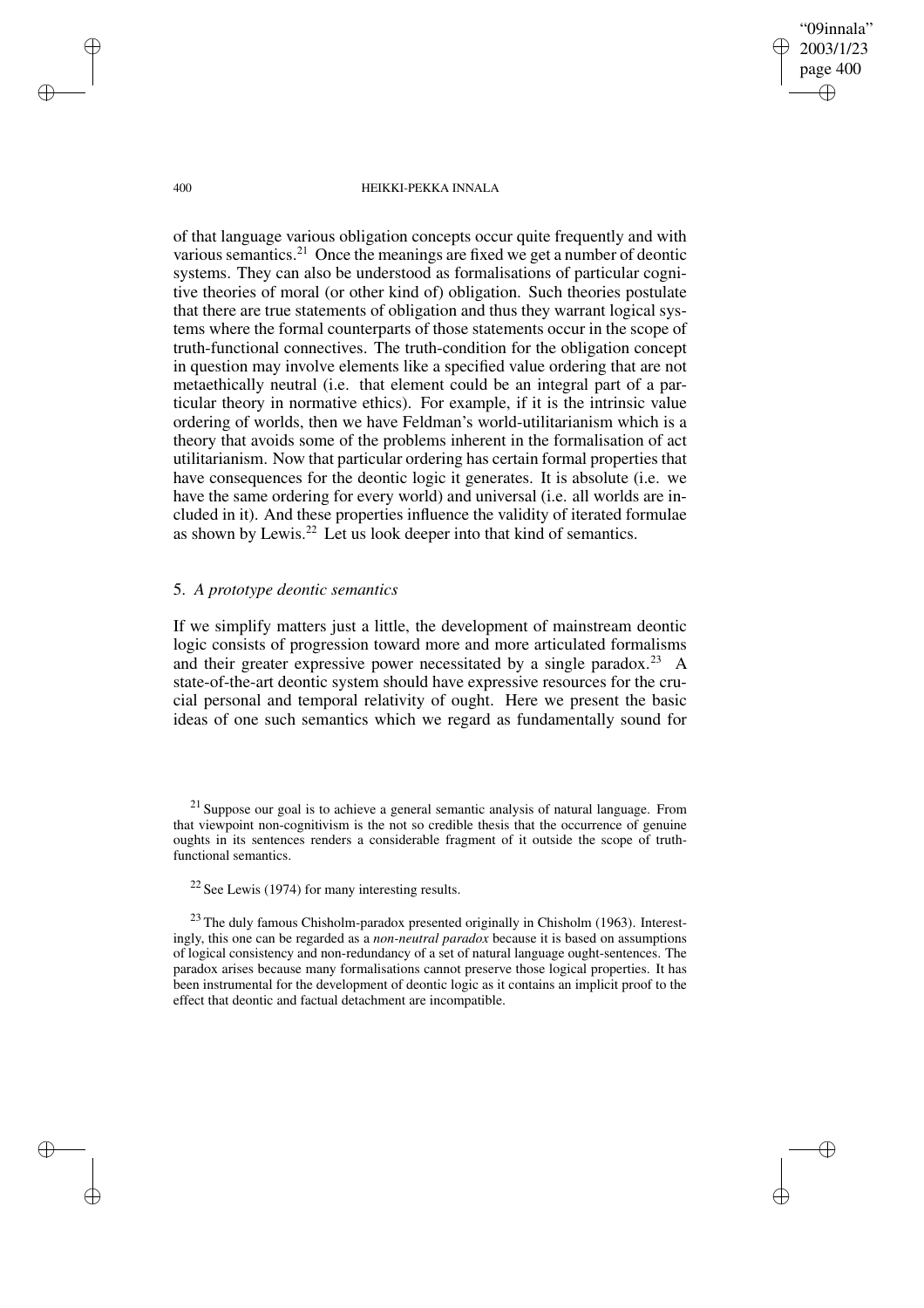✐

✐

✐

✐

moral obligation. Mainstream dyadic deontic logic includes two closely related approaches. For DFL-type semantics the conditional obligation statement O(q/p) is true at a world w just in case the set of best p-worlds is a *nonempty* subset of the q-worlds.<sup>24</sup> The other semantics by Hansson, Hilpinen and Åqvist says that  $O(q/p)$  is true at w just in case all best p-worlds are q-worlds.<sup>25</sup> The degree of a world's deontic ideality is given by an ordering of worlds. Different contexts may presuppose different orderings.

What ordering should we have for moral obligation? Feldman has argued that it is the intrinsic value ordering. His interesting DBWC-system amounts to an agent- and time-relativised version of DFL-semantics. The truth-conditions for absolute and conditional moral obligation sentences are as follows:

- (1) Os,t,p is true at w0 iff  $\exists w1(As,t,w1,w0 \land p$  is true at w1  $\land \sim \exists w2$  $(As, t, w2, w0 \wedge \neg p \text{ is true at } w2 \wedge IV(w2) > IV(w1))$ .
- (2) Os,t,(q/p) is true at w0 iff  $\exists w1(As,t,w1,w0 \wedge (p \wedge q))$  is true at w1  $\wedge$  $\sim \exists w 2(As,t,w2,w0 \wedge (p \wedge \sim q))$  is true at  $w2 \wedge IV(w2) \geq IV(w1))$ .<sup>26</sup>

What is the status of these (and similar) truth-conditions? They seem to reduce the obligation statements of the object-language into something else in the metalanguage, namely, a complex compound of accessibility clauses and axiological conditions etc. formulated in terms of a first-order language enriched with extra-logical elements. However, the point is that such semantic analysis reveals what (moral) ought-sentences have always meant so there is no genuine reduction (call it non-eliminativist reduction if you like) involved. As a result we get a deontic system of the aforesaid type capable of providing simple solutions to the paradoxes and with many other fruitful applications. This case is an excellent illustration of how the semantics builds in theoretical assumptions.

<sup>24</sup> DFL is after Danielsson (1968), van Fraassen (1972) and Lewis (1973). The so-called Limit Assumption familiar from the semantics of counterfactuals is crucial in this context. See also Åqvist (1984).

 $25$  Again, see Åqvist (1984) for details and references. Åqvist (1986) presents a deductive equivalence theorem for the two approaches.

<sup>26</sup> His theory is presented in Feldman (1986). In the truth-conditions As,t,w1,w0 is to be read as "w1 is accessible for subject s as of a time t from w0" and  $IV(w)$  is the total intrinsic value of w. The unintuitive obligatoriness of unalterables can be ruled out by adding the clauses ∼Us,t,p (to be read: "p is not unalterable for s as of t") and  $\sim U$ s,t, $(p \land q)$  to (1) and (2) respectively, they were left out for purposes of clarity. For a smooth solution of the deontic paradoxes, see Feldman (1989) and (1990).

"09innala" 2003/1/23 page 401

✐

✐

✐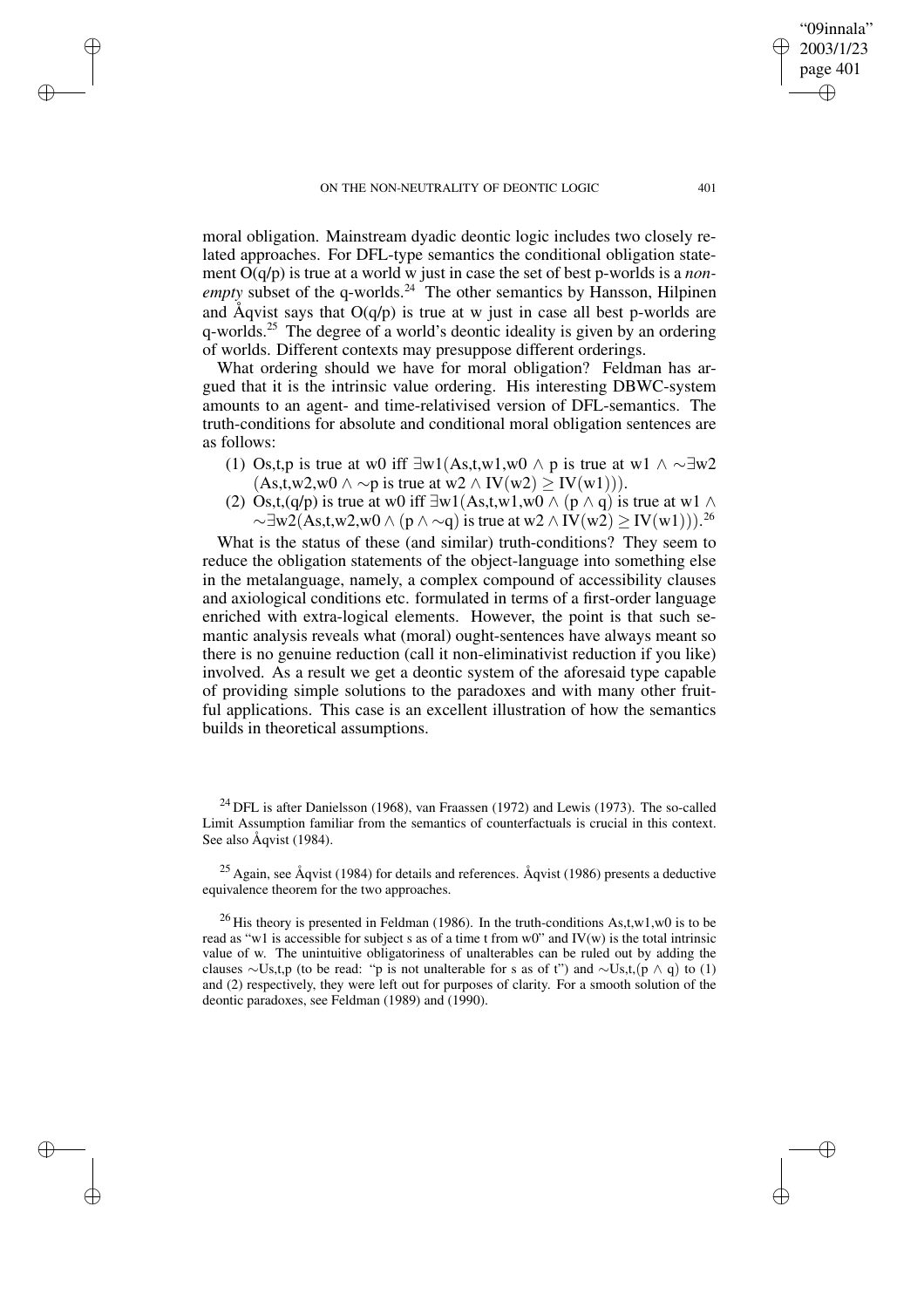"09innala" 2003/1/23 page 402 ✐ ✐

✐

✐

#### 402 HEIKKI-PEKKA INNALA

### 6. *The importance of relativisation*

Dilemma-free systems such as the one above have received a lot of criticism in recent years. Here we need not enter the discussion on the tenability of moral theories that allow unresolvable dilemmas. Instead we can illustrate the expressive power of our favoured sort of deontic system by rejecting an argument for treating deontic logic as an extension of paraconsistent logic. Routley and Plumwood have argued that it is a mistake to treat deontic notions as modal i.e. as if strict or provable equivalents are intersubstitutable within them salva veritate (rule S1) and consequently all mainstream deontic logics are inadequate.<sup>27</sup> As believers in moral dilemmas their adherence to the principle (AG) Op  $\land$  Oq  $\supset$  O(p  $\land$  q) makes them to take a dramatic step: they are willing to accept full force dilemmas of the form (D2) O(p  $\land \sim p$ ). Usually the supporters of moral dilemmas have been content with dilemmas of the form (D1) Op  $\land$  O∼p as they have accepted at least the weakest version of the principle "Ought Implies Can" formulated in terms of logical possibility. We have as valid  $\sim M(p \land \sim p)$  and so by contraposition  $\sim O(p \land \sim p)$ . Hence Routley and Plumwood must reject the Kantian slogan. With these background assumptions in mind their argument can now be summarised as follows:

- [RP] 1. There are moral dilemmas of the forms (D1) and (D2) which do not collapse moral distinctions.
	- 2. If there are moral dilemmas of the forms (D1) and (D2) which do not collapse moral distinctions, then an adequate deontic logic must be able to represent them without collapsing moral distinctions.
	- 3. Modal deontic logic cannot represent these moral dilemmas without collapsing moral distinctions.
	- C. Therefore, modal deontic logic is not adequate.

It is quite instructive to see the basis for their third premise. If we add an instance of (D2) to a deontic system containing the usual rule S1, then we get O(p  $\wedge \sim p \wedge q$ ) because (p  $\wedge \sim p$ ) is strictly equivalent with (p  $\wedge \sim p \wedge q$ ). Now (CAG) O( $p \wedge q$ )  $\supset$  (O $p \wedge$  Oq), the converse of (AG), gives Oq. This means that in dilemmatic situations everything becomes obligatory. Due to (AG) dilemmas of the form (D1) have the same consequence. If the deontic system contains the consistency principle (CON) Op  $\supset \sim O \sim p$ , then such dilemmas lead to straightforward contradictions. Routley and Plumwood conclude that both (CON) and (S1) have to be rejected. Moreover, as these

 $^{27}$  Routley and Plumwood (1984). In that paper they attack a very simple standard deontic system apparently unaware of such essentially richer frameworks as van Eck (1982).

✐

✐

✐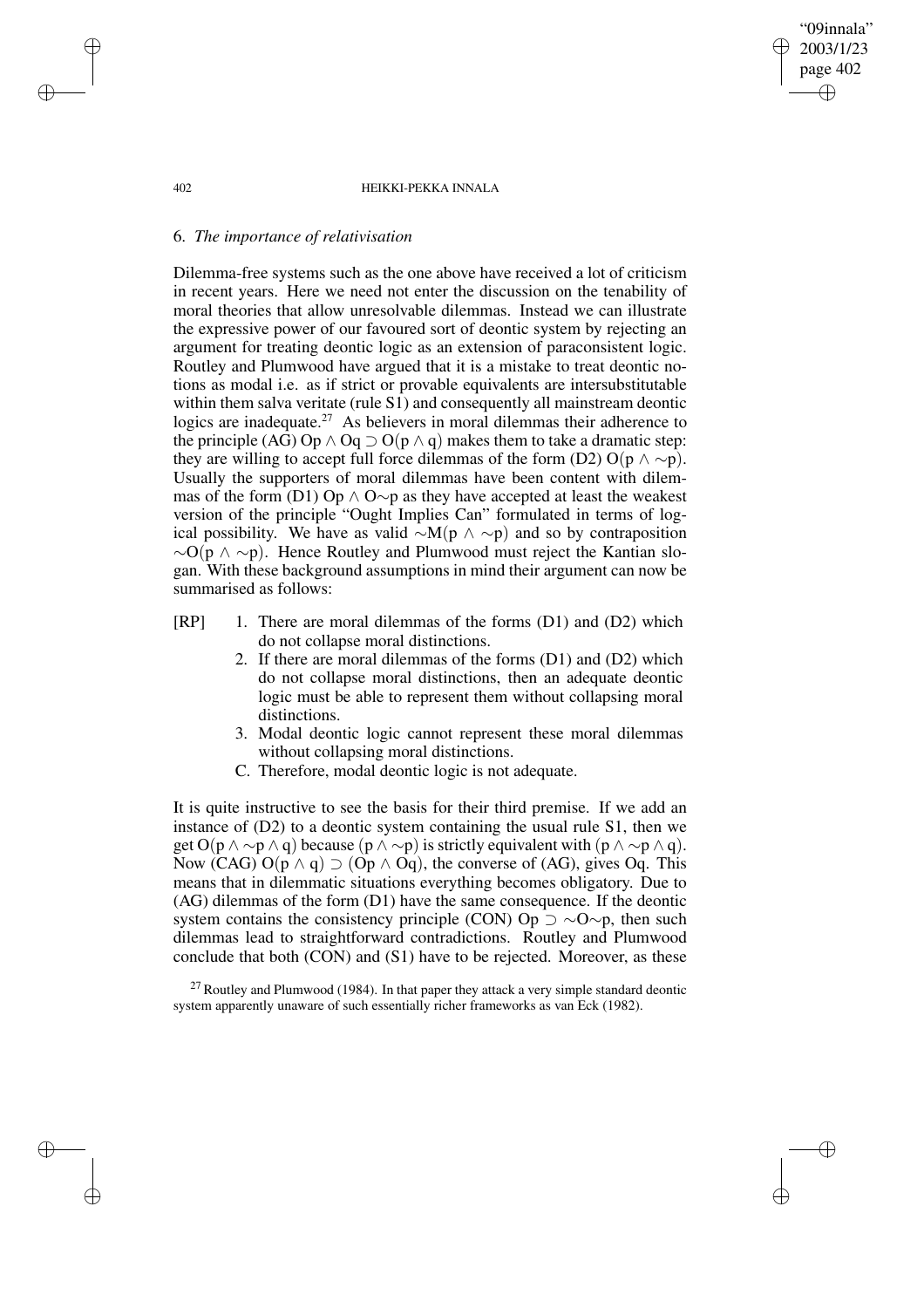two are essential to modal systems, the resulting deontic logic has to be paraconsistent.

Of course, we reject P1 of [RP] and our strongest argument against paraconsistent deontic logic is the general argument against paraconsistency. There are no true contradictions. If there were this would only show that they weren't contradictions after all. The semantic models of Routley and Plumwood incorporate worlds where contradictions are alive and well, and so we have a non-moral argument against their approach. In fact, [RP] can be used to illustrate the importance of having a deontic system containing person- and time-indexes for obligation statements. We can show that Routley and Plumwood have among other things neglected the effect of relativisation. Suppose, *per impossibile*, that there were moral dilemmas of the form Os,t,(p ∧ ∼p). <sup>28</sup> From this follows Os,t,q but this does not mean that *all* moral distinctions have collapsed. It only means that *for s at t* anything is obligatory or there is no way to act morally (and would not this be an excellent characterisation of such dilemmatic situations!). After this admittedly miserable moment or period things may return back to normal in the sense that moral distinctions for the subject s re-emerge. Therefore, we reject also P3 of [RP]. There is no need for relevant deontic logic in such cases: modal deontic systems are adequate.

### 7. *Against the descriptive interpretation*

✐

✐

✐

✐

Most non-cognitivistic deontic logicians have reacted to the foundational problem<sup>29</sup> by resorting to a distinction. The idea is that deontic sentences are characteristically ambiguous, i.e. they can be interpreted in two radically

<sup>28</sup> Perhaps we should explain here why we reject moral dilemmas for absolute personal moral obligation. Suppose we have an alleged dilemma with two or more incompatible courses of action. Consider e.g. Sartre's example where a young man is torn between two difficult choices: to join the fight for free France (p) or to stay with his sick mother (q). In our view such cases are not dilemmas of the forms D1 or D2. Instead we have two possibilities: (i) In the final analysis one of the choices is better according to the intrinsic value ordering and so it alone is obligatory. No dilemma here. Or (ii) There is no way to tell which one is better (perhaps even because of incommensurable values) in which case they are to be regarded as equal choices. Now we have a disjunctive obligation  $O(p \vee q)$  which can be obeyed by doing p or q. To do anything else would be wrong. Again there is no dilemma.

<sup>29</sup> This truth-value problem could be expressed simply as the problem of how there can be deontics logics containing wffs in which formulae of the form Op occur in the scope of truth-functional connectives if the corresponding genuine ought-sentences lack truth-values as non-cognitivism says. Surprisingly , even von Wright, the founder of modern deontic logic, has always been a firm non-cognitivist. To his credit, he has worried about this problem more than any other.

"09innala" 2003/1/23 page 403

✐

✐

✐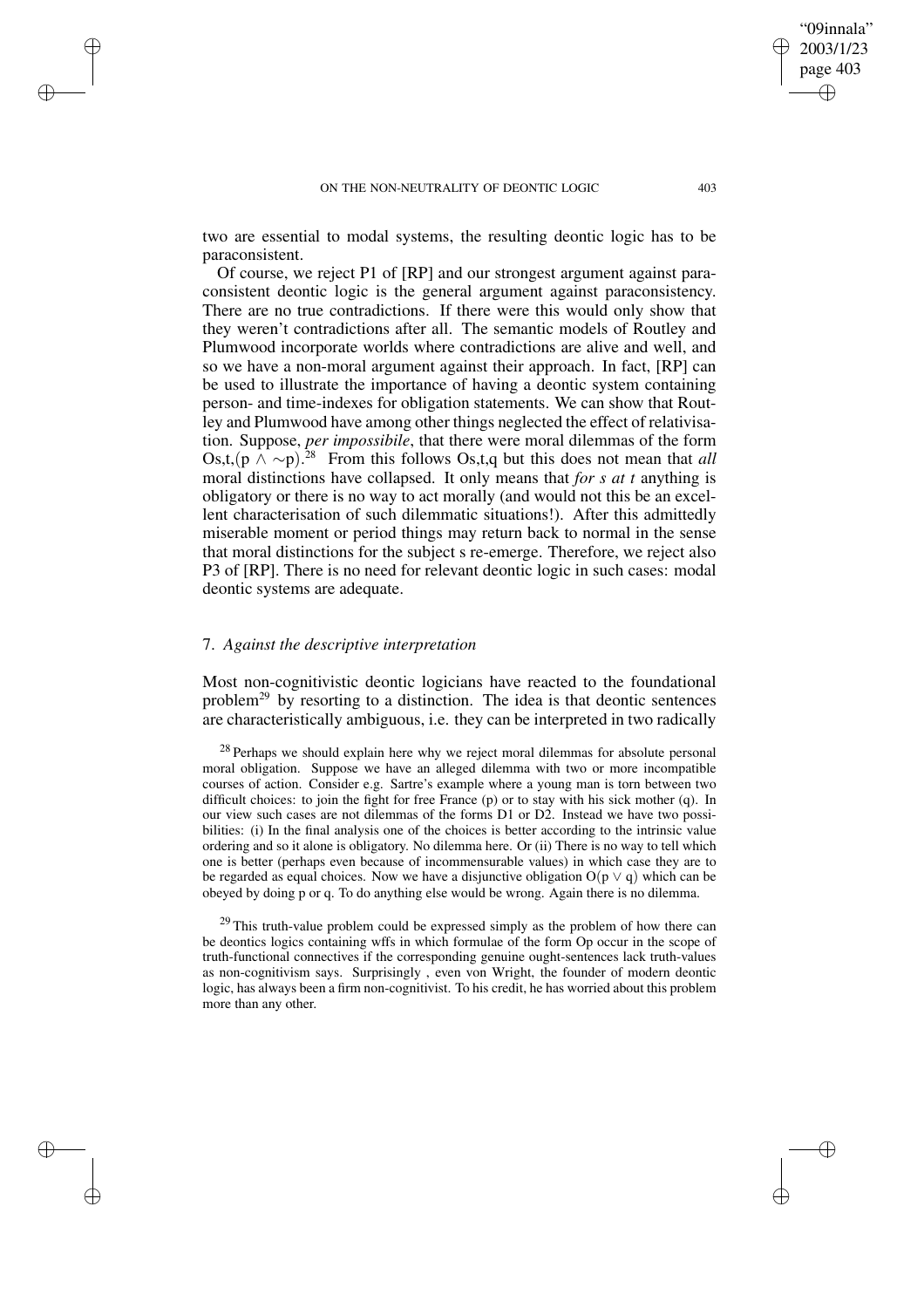"09innala" 2003/1/23 page 404 ✐ ✐

✐

✐

#### 404 HEIKKI-PEKKA INNALA

different ways. Consider a typical deontic sentence of the form "It ought to be the case that...". On the first *prescriptive* reading it is interpreted as a norm or an obligation to behave in a certain way. On the second *descriptive* reading it is interpreted as a statement that there exists a norm or an obligation to behave in that way. These two readings are said to be radically different because the existence of norms or obligations is an uncontroversial social fact whereas norms or obligations *themselves* are thought to be incapable of assuming truth-values. A fortiori, deontic logic is now interpreted, not as a logic of norms or obligations themselves, but as a logic of *norm-propositions*, i.e. descriptively interpreted ought-sentences.

However, all versions of this widely held view seem to have the same fundamental flaw, namely, that the descriptive interpretation does not generate logical relations (e.g. deontic theorems) that are in any sense peculiar to deontic sentences. More exactly, the danger is that deontic logic thus conceived collapses to classical propositional calculus in the sense that there are no other valid formulae in addition to the deontic substitution instances of PC-tautologies.

To see how serious the situation really is, let us first consider the familiar deontic wff (CAG)  $O(p \wedge q) \supset (Op \wedge Oq)$ . As we know, it is a theorem of the standard deontic systems and reflects the semantical idea that the obligation operator can be treated as a restricted universal quantifier over possible worlds. However, it is not a logical validity on the norm-proposition interpretation: from the existence of its antecedent  $O(p \wedge q)$  in some normative system (or alternatively from the fact that  $O(p \wedge q)$  has been explicitly promulgated by some norm-authority) there is no *logical* bridge to the existence of Op and Oq separately (or to the promulgations of Op and Oq separately) in that same normative system. As von Wright has realised we need further *rationality assumptions* to guarantee the validity of such formulae.<sup>30</sup> Indeed, on the strictest interpretation (exemplified by the following literal readings of Op: "the norm-authority has explicitly promulgated p obligatory" or "it is written in the legal code that p is obligatory") the O-operator becomes a hyperintensional operator for which even the substitution rule for logical equivalents (i.e.  $\vdash \alpha \equiv \beta \rightarrow \vdash O\alpha \equiv O\beta$ ) does not hold. It seems conceivable that for some  $\alpha$  and  $\beta$  the normative code explicitly contains O $\alpha$ and  $\sim$ O $\beta$ , even though  $\alpha$  and  $\beta$  are logically equivalent (especially when  $\beta$ stands for a complicated sentence). The explanation being that law-givers and other norm-authorities are not logically omniscient (or that an earlier contradictory norm has simply been forgotten and now they are both part of that unfortunate normative system). Thus on that interpretation contradictory codes seem possible! Notice that similar problems occur if one tries to

✐

✐

✐

 $30$  See e.g. von Wright (1985).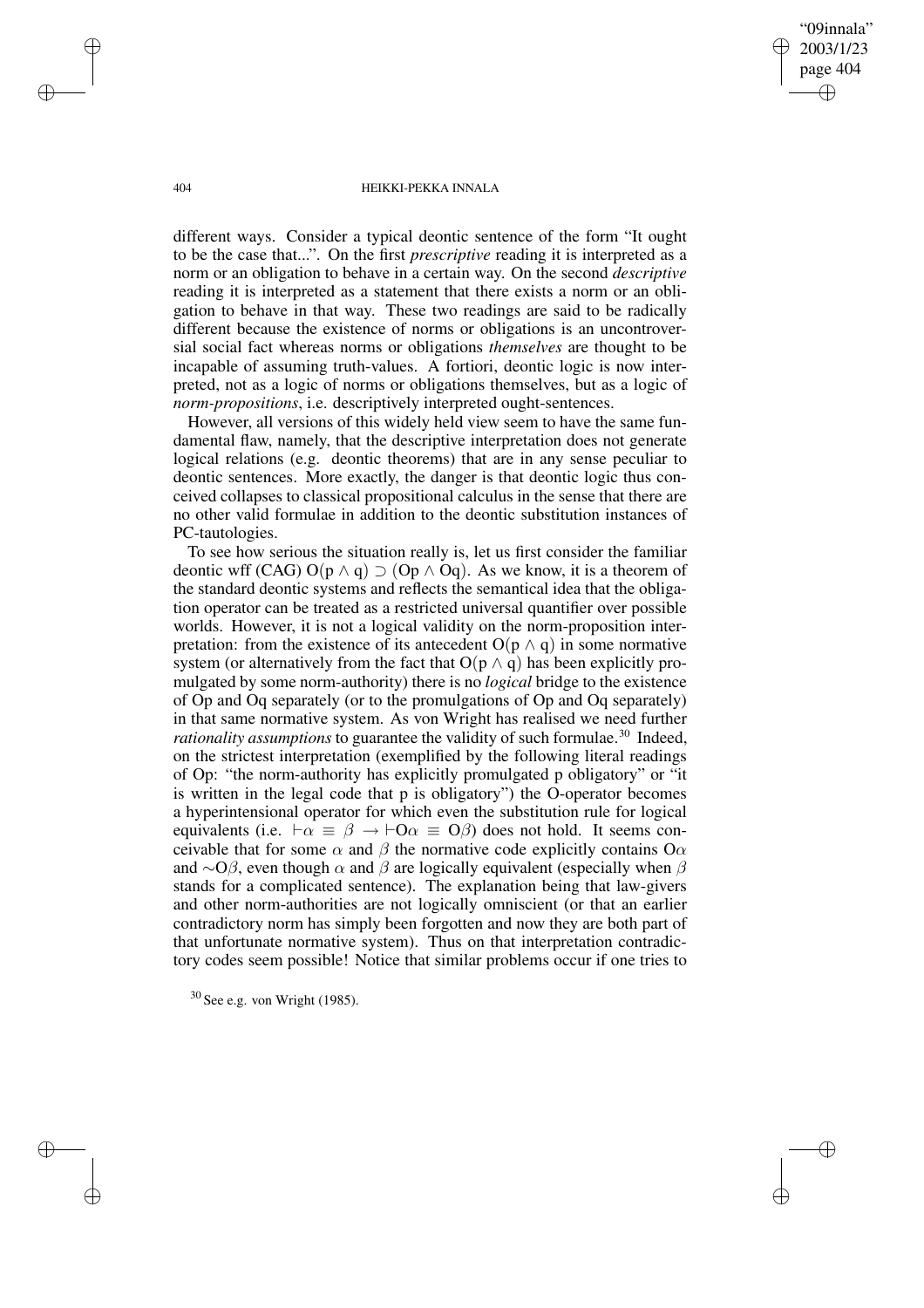interpret O by analogy from epistemic logic as "according to what is promulgated by a norm-authority, it is the case that". $31$ 

Moreover, there is another strong, more philosophical, reason for not basing deontic logic upon actual normative systems. Simply because the relevance of such systems to what really ought to be or ought to be done is minimal.<sup>32</sup> Therefore, as the descriptive interpretation is incapable of generating a credible deontic system for moral obligation, Hansson is wrong saying that the descriptive interpretation shows deontic logic to be a tool of metaethics.<sup>33</sup> The neutrality he is looking for cannot be achieved that way.

## 8. *Aspects of deontic non-neutrality*

✐

✐

✐

✐

Let us summarise in what senses deontic logic is non-neutral:

(1) *Deontic logics as logics of particular theories of obligation.* We argued that deontic logics are generated by the semantics of obligation concepts. The meanings of statements of moral obligation are an integral part of theories of normative ethics. These theories differ with respect to many assumptions they make and at least some of these have an effect on the class of valid formulae. Detachment principles come first to mind. Different deontic logics validate different principles for conditioned obligations. Axiological assumptions are another good example. Some value orderings are world-relative and some are non-contingent. Furthermore, there are theories according to which we should act only upon universalizable principles.<sup>34</sup> Formally, this boils down to the validity of the formula (UP) Os1,t1,q/p  $\supset$ ∀x∀t(Ox,t,q/p) which is not valid for theories where our obligations are determined also by the particular features of ethical situations (e.g. Feldman's utilitarianism for which even Os1,t1,q/p  $\supset$  Os2,t1,q/p is invalid). Similarly the logics of absolute and prima facie obligation are different (e.g. the latter are defeasible obligations). And there are theories and logics that allow

<sup>31</sup> The many limitations of norm-authority theories deserve a paper of their own.

 $32$  It is quite possible that there actually exist normative systems that are all-wrong in this respect (e.g. when the system represents the will of a dictator).

<sup>33</sup> Perhaps it should be pointed out that in this section we do not criticise Hansson's formal semantics. In our view it is part of the mainstream approach. Whereas the descriptive interpretation is linked with non-cognitivism and the idea that norm-authorities and normative systems are the source of our obligations.

<sup>34</sup> E.g. Kant's Categorical Imperative: Act only on that maxim which you can at the same time will to become a universal law.

"09innala" 2003/1/23 page 405

✐

✐

✐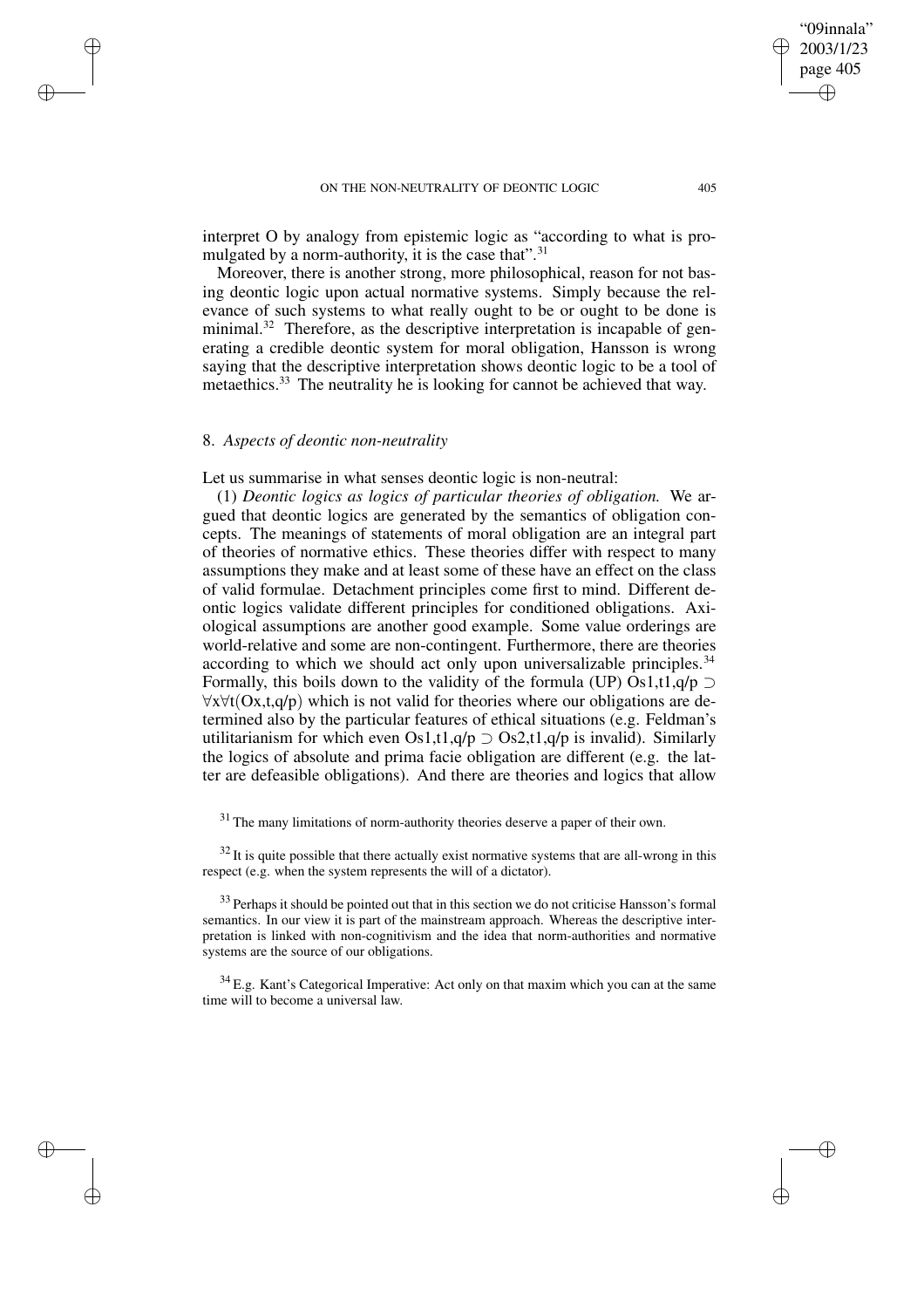"09innala" 2003/1/23 page 406 ✐ ✐

✐

✐

#### 406 HEIKKI-PEKKA INNALA

or do not allow moral dilemmas. We seem to have good reason to conclude that there is no deontic logic that is neutral with respect to all tenable theories of morality. $35$  And thus deontic logic cannot be a neutral tool of metaethics. Here we notice that the distinction ethics vs. metaethics is not so sharp as imagined by many philosophers.<sup>36</sup> It cannot be drawn as the distinction between the different theories of normative ethics and deontic logic understood as their common logic (i.e. language that is neutral with respect to all competing ethical theories). Deontic logic appears both ethically and metaethically non-neutral. Of special importance is the question what is the logic of the true theory of moral obligation, if such there be. Here deontic logic has a very valuable function in explicating the semantic structures and hidden assumptions of different moralities.

(2) *Mainstream systems are premised on cognitivism.* The truth-value problem exemplifies another aspect of the non-neutrality of deontic logic not to be found in other philosophical operator logics.<sup>37</sup> The mainstream semantic analyses of deontic logic are all premised on cognitivism (or perhaps non-non-cognitivism would be a better term to use), understood here simply as the assumption that genuine ought-sentences, e.g. (GOS) "John ought not to pour boiling water over Katie", have truth-values. In other words, their formal counterparts can and do occur in the scope of normally interpreted truth-functional connectives. We regard (GOS) as a model example of an ought-sentence which has a truth-conditional semantics of a kind that generates a deontic logic. Now it may very well be the case that non-cognitivism rules out deontic logic.<sup>38</sup> But let us suppose for the argument's sake that there could be systems of deontic logic premised on non-cognitivism. These might differ considerably from mainstream deontic logics. Then we would

 $36$  It is not easy to find clear elucidations of this distinction. Non-cognitivism is presumably a metaethical doctrine. And those who preach what we should do are obviously doing normative ethics. But how about e.g. the meaning analysis for moral obligation?

 $37$  Logics of imperatives and questions are possible exceptions. However, our view is that they too belong to the realm of logic because they are in fact paraphrased performatives with automatic truthfulness as stressed by such semanticists as Lewis and Cresswell. The idea is that the imperative "Close the window!" has the same meaning, intension and truth-value as the performative "I order you to open the window". See e.g. Lewis (1970).

<sup>38</sup> In our view non-cognitivism does indeed rule out deontic logic as logic of obligation (i.e. in the final analysis non-cognitivist interpretations of deontic logic do not work) but that is a difficult and complex topic for separate forthcoming papers. That issue is certainly the main source for the many controversies surrounding deontic logic.

✐

✐

✐

<sup>35</sup> Sayre-McCord (1986) ends up with a very similar conclusion.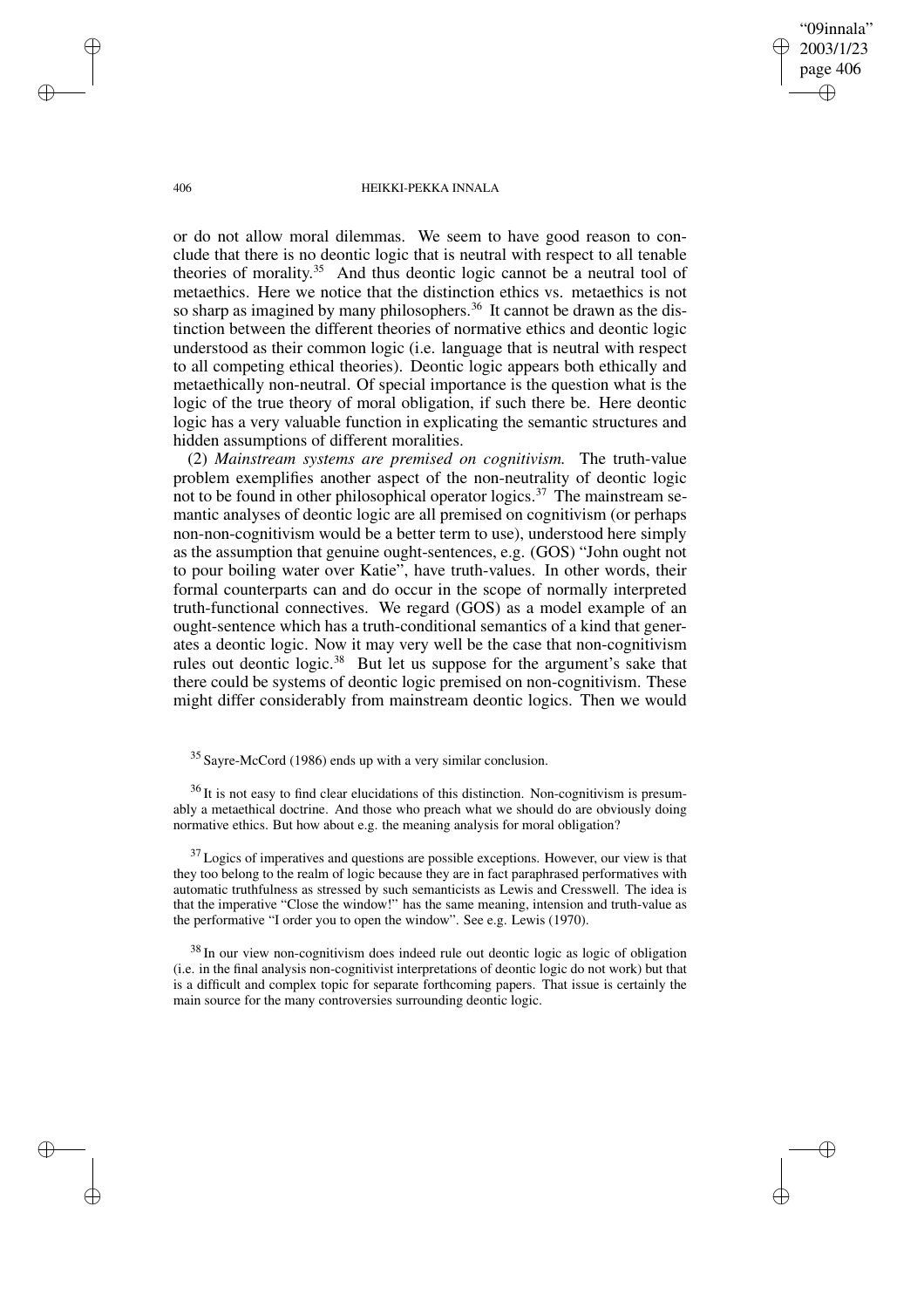✐

✐

✐

✐

have both kinds of deontic logics but certainly no system that is neutral regarding the cognitivism vs. non-cognitivism controversy, i.e. no system founded upon both or neither of them. Thus that controversy has no bearing on our non-neutrality thesis.

(3) *Non-neutrality by modal assumptions.* Deontic logic inherits this sort of non-neutrality by being an offspring of modal logic. Obviously the language of deontic logic needs quantificational resources and in the framework of possible worlds we seem to get instances of non-neutrality that are similar to those of QML. This is easily understood if we think of quantified deontic logic as a re-interpreted actual or possible QML-system of the non-standard variety. To be exact, that analogy is not quite right because the O-operator has both necessity- and possibility-like properties.<sup>39</sup> Nevertheless, our point still holds. And there is also a direct route for such modal assumptions. One could argue that we need to introduce necessity and possibility operators to the object language of deontic logic in order to explicate and evaluate certain philosophically interesting theses.

All these three senses (and sources) of non-neutrality are intertwined. Theories of (moral) obligation include general modal assumptions in addition to those that can be characterised as ethical assumptions and they share the truth-value assumption. In Quinean terms, deontic logic is not free of ontological commitments. To be more precise, we can distinguish two kinds of deontic non-neutrality. We have *strong non-neutrality* when the different semantics do not validate the same theorems and inferences. Above we mentioned some examples of it. And *weak non-neutrality* means that the same theorems and inferences are validated but the semantic models nevertheless reflect different ethical theories.

Given that deontic logic is bound to be non-neutral one way or another, what is the best we can get? The answer is that the ordering semantics offers us the best chance of flexibility and generality, i.e. relative neutrality.

Although the ordering semantics and mainstream truth-conditions for deontic logic amount to the axiological thesisrejected by van Fraassen it clearly has a methodologically very desirable feature, namely, its generality and flexibility. At the level of formal semantics this means that a wide range of deontic logics can be generated by the same basic formal structure. Thus we

"09innala" 2003/1/23 page 407

✐

✐

✐

<sup>&</sup>lt;sup>39</sup> Like necessity operators the obligation operator can be regarded as an universal quantifier over an appropriate set of worlds, but just as possibilities may disappear as time marches on, obligations can cease to exist. Something which can never happen to statements of diachronic (or any other) necessity. Formally, the formulae  $M_t p_{t''} \supset M_{t'} p_{t''}$  and  $O_{t}p_{t''} \supset O_{t'}p_{t''}$ , where  $t < t' < t''$ , are invalid but  $N_{t}p_{t''} \supset N_{t'}p_{t''}$  is of course valid. Another interesting question is whether ought-contexts are extensional unlike contexts with other modalities. That thesis has recently been advanced by Goble (1996).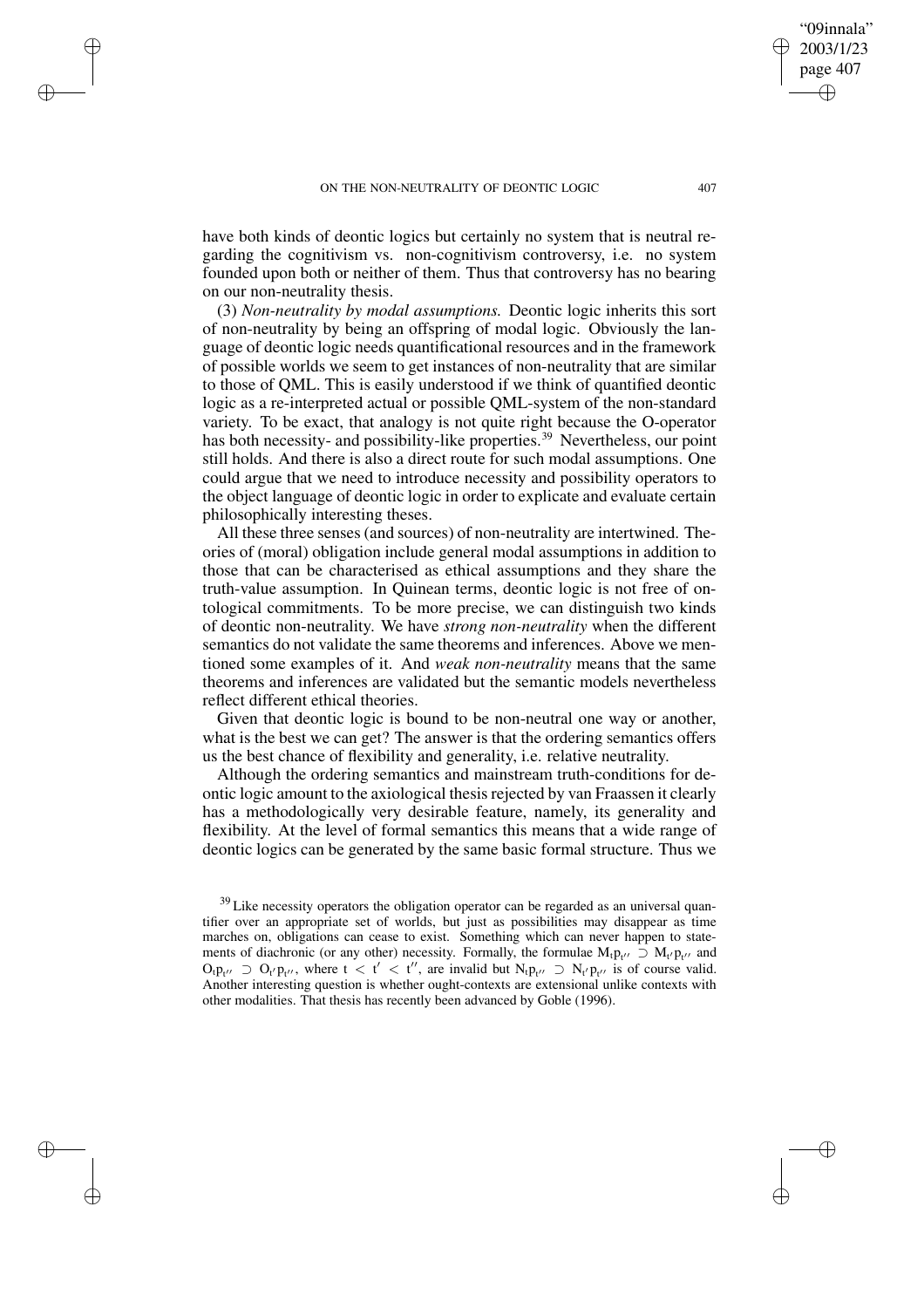"09innala" 2003/1/23 page 408 ✐ ✐

✐

✐

#### 408 HEIKKI-PEKKA INNALA

have a common framework for the logico-philosophical study of a considerable class of ethical theories. Moreover, as we have every reason to believe that "ought" is an indexical word that gets at least part of its meaning only relative to an ordering of worlds, it follows that this is the most general approach to deontic logic. Other obvious and already familiar indexes of the obligation operator are times and agents. Usually these are supplied by the context. Consider again the sentence (GOS) "John ought not to pour boiling water over Katie". Interpreted as a statement of moral obligation determined by the objective and non-contingent intrinsic value ordering it comes out true in most contexts. It says, roughly, that in the intrinsically best worlds accessible for John, he does not pour boiling water over Katie. However, we could imagine a not too far-fetched context where John and Katie are textile engineers testing some kind of protective clothing for housewives. Now another ordering is presupposed, namely, that which determines their professional obligations and the truth-value changes accordingly. Following Lewis we can say that the formal semantic structure of suitably indexed dyadic systems is relatively independent of the intuitive interpretation of the ordering.<sup>40</sup> In fact, it seems that ordering semantics can without any difficulties also represent those ideas that deontic logicians subscribing to non-cognitivism have found extremely difficult to develop further.<sup>41</sup>

An important but rather disappointing consequence of strong non-neutrality must be noted. *General proofs* of theses containing deontic notions become problematic. Suppose you find that some such thesis holds for some deontic systems and fails in others.<sup>42</sup> What can you conclude? Probably no more than that the thesis holds for those systems whose semantics presupposes it and it does not hold for systems whose semantics does not presuppose it. Again there is room for disagreement and philosophical arguments.

✐

✐

✐

<sup>40</sup> See Lewis (1973) p. 96 for details. There is, however, a fairly strong philosophical argument to the effect that we need to specify the intuitive interpretation of the deontic ordering. What entitles us to assume the existence of a value ordering and value metrics? This question is, mutatis mutandis, the question that Niiniluoto makes against similarity approaches to truth-likeness.

 $^{41}$  E.g. the idea that deontically ideal worlds represent the will of a norm-authority can be handled by the ordering semantics in a straightforward manner.

 $42$  Recent explications of Hume's Guillotine seem to have this status. As philosophical theses they cannot be proved by deontic logic but might be reasonable criterions for it. Of course, deontic could still prove some conditional general principles: if this and this is assumed, this thesis holds.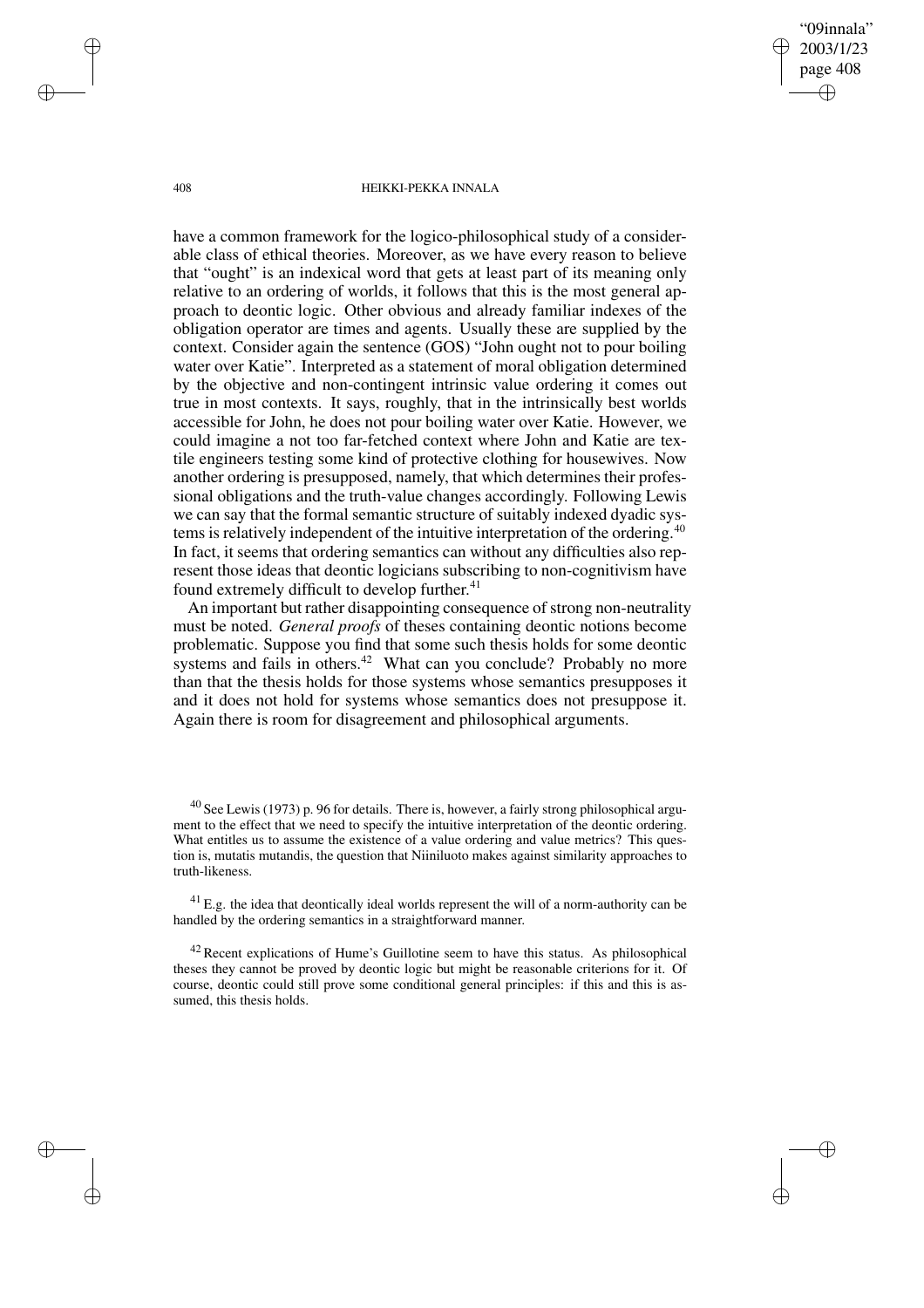✐

✐

✐

✐

"09innala" 2003/1/23 page 409 ✐ ✐

✐

✐

# ACKNOWLEDGEMENTS

I thank prof. Lou Goble and the anonymous referee for Logique et Analyse for their comments.

> Apilapellontie 16 B 27 37600 Valkeakoski Finland E-mail: heikki.innala@pp.inet.fi

# REFERENCES

- Chisholm, R (1963). "Contrary-to-duty-imperatives and deontic logic", *Analysis* 24, pp. 33–36.
- Cresswell, M (1991). "In Defence of the Barcan Formula", *Logique et Analyse* 135–136, pp. 271–282.

Danielsson, S (1968). *Preference and Obligation. Studies in the Logic of Ethics*, Filosofiska Föreningen, Uppsala.

- Feldman, F (1986). *Doing the Best We Can; an essay in informal deontic logic*, Reidel, Dordrecht.
- Feldman, F (1989). "Concerning the Paradox of Moral Reparation and Other Matters", *Philosophical Studies* 55, pp. 61–77.
- Feldman, F (1990). "A Simpler Solution to the Paradoxes of Deontic Logic", *Philosophical Perspectives* 4, (ed.) J. Tomberlin.
- Gabbay and Guenther (1984). (eds.) *The Handbook of Philosophical Logic II*, Reidel, Dordrecht.
- Garson, J (1984). "Quantification in Modal Logic", in Gabbay and Guenther (1984), pp. 249–307.
- Garson, J (1987). "Metaphors and Modality", *Logique et Analyse* 117–118, pp. 123–145.
- Goble, L (1996). "Ought and Extensionality", *Nous* 30, pp. 330–355.
- Hansson, B (1969). "An Analysis of Some Deontic Logics", *Nous* 3, pp. 373–398.
- Hintikka, J (1982). "Is Alethic Modal Logic Possible?", in Niiniluoto and Saarinen (eds.) *Intensional logic: Theory and Applications*, Acta Philosophica Fennica, vol. 35, Helsinki University Press, Helsinki, pp. 89– 105.
- Hintikka, J (1983). *The Game of Language*, Reidel, Dordrecht.
- Hintikka, J (1999). "The Emperor's New Intuitions", *Journal of Philosophy*, vol. XCVI, no. 3, pp. 127–147.
- Innala, H-P (1994). "An Indefinability Argument for Conditional Obligation", *Logique et Analyse* 147–148, pp. 295–302.